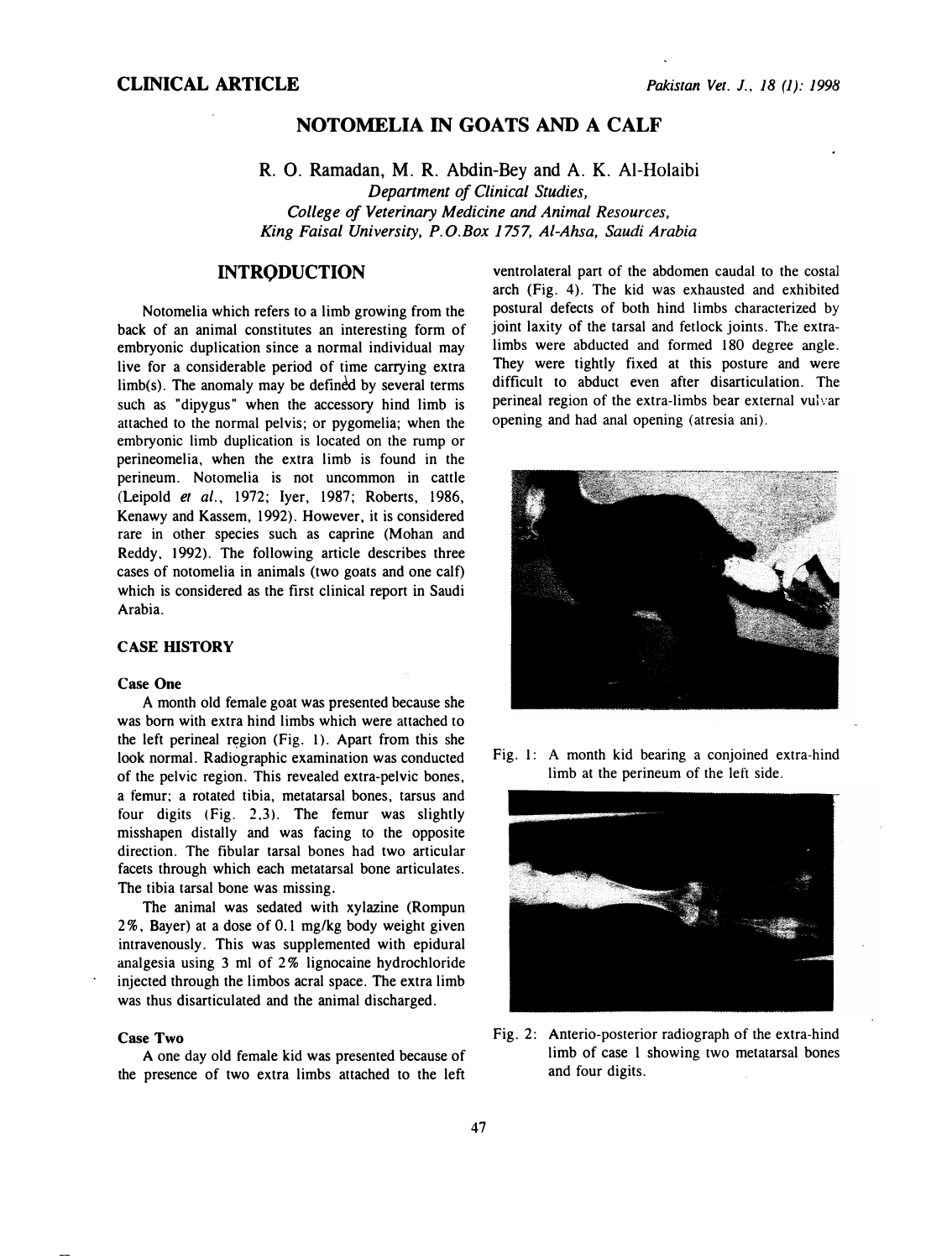

Fig. 3: Lateral radiograph of the extra-hind limb of case 1 showing backward rotation of the tibia.



Fig. 4: A one day old goat bearing two extra-hind limb situated at the abdomen.

Radiographic examination revealed that pelvic bones were vestiges measuring 42 x 7 mm each and right half of the pelvic bones were separated from the left one by a 3 mm space. There was no evidence of vertebral column. The femoral heads were truncated. The extra limbs were amputated under sedation with xylazine together with local analgesia using lignocaine hydrochloride and because of the presence of other associated defects the kid was not allowed to recover from anesthesia.

#### Pathology

There were duplication of the rumen abomasum and small intestines (Fig. 5). The rectum and anus was single organs.



Fig. 5: Necropsy of kid in Fig. 4.  $A =$  abomasum;  $AF = abomasum$ ;  $C = caecum$ ;  $R =$ diverticulum:  $I =$  intestines common to both. Arrow  $=$  terminal part of colon and rectum (AF, C, R were connected to the parasitic limb).

### Case Three

A day old male calf was born without assistance but he had extra hind limbs attached to the perineal region (Fig. 6). The calf had atresia ani and hyper extension of left tarsal joint and a crooked twisted tail. Radiographic examination showed that the femoral condyles were facing backwardly, the tarsal bones were represented by two short nearly flat bones situated in two rows. The bones on the first row bears a caudal projection. Distal to the tarsus a slender metatarsus was supported by a single row of phalanges "ectrodactyly" (Fig. 7). An anal opening was created under local analgesia but the owner refused to amputate the extra limb.

### DISCUSSION

Statistical data on the frequency of notorhelia in goats is lacking. It is interesting to note that all of our three cases possessed radiographic evidence of pelvic bones and the calf had an atresia ani as well. This is in going with the findings of other authors in cattle (Noden and deLahunta, 1985; Hossain and Rohman, 1988). The extra limbs observed in all the animals were small in size when compared to the normal animal and this may suggest that their new situation produced